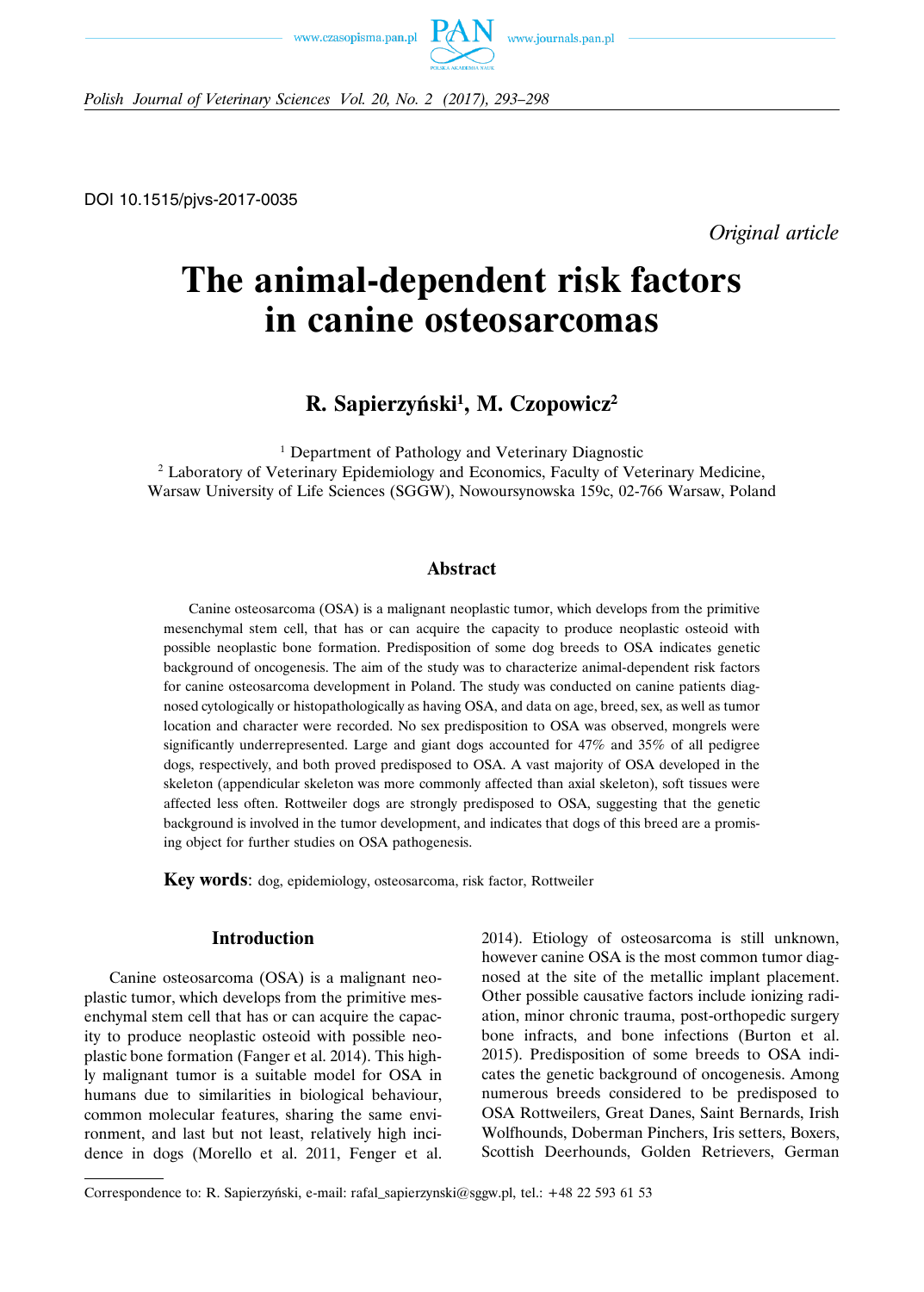

Shepherds, Borzoi, Leonberger, and Greyhounds are consistently mentioned (Thompson and Pool 2002, Morello et al. 2011, Dobson 2013, Culp et al. 2014, Fanger et al. 2014, Romano et al. 2016).

The most common location for canine OSA is the appendicular skeleton, whereas axial bones are less often affected. Extra-skeletal (soft tissues) tumors are also recognized (Morello et al. 2011). Appendicular OSA is locally aggressive and producing bone destruction. Moreover, metastatic potential in such cases is very high, with pulmonary micrometastases present at the time of diagnosis in 80% of dogs. It was shown that appendicular OSA carries worse prognosis than OSA situated in the axial skeleton (Nagamine et al. 2015). The less common form of canine OSA are extra-skeletal (or soft tissue) tumors that show aggressive biological behaviour with high rate of recurrences (Langenbach et al. 1998, Duffy et al. 2015, Rebhun et al. 2016). Histological morphology of canine OSA is heterogeneous with numerous subtypes possible to diagnose in the microscopic examination, however, histologic subtyping of these neoplasms seems not to have any prognostic value (Nagamine et al. 2015). Young age, elevated serum ALP activities, high histologic grade, systemic dissemination, and high tumor volume have been revealed as negative prognostic indicators.

Despite practical importance of canine osteosarcomas in veterinary medicine, studies concerning this problem in Poland have not been published so far. The aim of the study was to characterize animal-dependent risk factors in canine osteosarcoma in Poland.

#### **Materials and Methods**

#### **Cases collection and eligibility criteria**

The study was conducted on canine patients of the Department of Pathology and Veterinary Diagnostics, Faculty of Veterinary Medicine Warsaw University of Live Sciences (SGGW), from 2000 to 2015. In this period all cases diagnosed cytologically or histopathologically (including surgical specimen submissions and samples collected during necropsy) with OSA were provisionally collected and data on age, breed, sex, as well as tumor location and character (bony osteosarcoma or soft-tissue osteosarcoma) were recorded. Samples for cytological examination were obtained by a fine-needle biopsy of bony masses and soft tissues lesions. For routine examination at least 2 smears of good quality were dried, fixed in 70% methanol, stained with Giemsa solution and examined by light microscopy. Samples for histopathology were fixed in 4% formalin, and routine hematoxylin-eosin staining method was applied on wax embedded and 4 μm thick slides were examined under a light microscope. Eventually, only cases in which diagnosis of OSA was unequivocally confirmed with cytological or histopathological methods twice by the same cytologist (RS) were included in the study. Diagnosis of OSA was established on the basis of widely accepted microscopic criteria (Baker and Lumsden 2000, Thomson and Pool 2002).

**Statistics.** Numerical variables were given as an arithmetic mean, standard deviation (SD) and range, and compared between groups using the unpaired-sample Student's t-test. Categorical variables were presented as counts and percentages, and compared between the groups with the Mann-Whitney U test (ordinal variables) and the Pearson chi-square test or Fisher exact test (nominal variables), depending on the expected distribution of the variable in a contingency table. A two-sided significance level ( $\alpha$ ) of 0.05 was assumed in all analyses. Hypothesized risk factors were investigated by calculating crude odds ratios (OR) with their 95% confidence intervals (95% CI). The theoretical distribution of breeds and body weights of Polish dogs was developed using databases of two Polish veterinary general practices located in the capital city (data from 2009-2013), and served as a control group  $(n=10.000)$ in a case-control analysis. Breed predisposition to OSA was calculated for 12 breeds represented by at least three individuals. ORs were produced by comparing each breed with mixed breed dogs, which served as a reference category. Moreover, pedigree dogs were classed with respect to the body weight achieved by adult individuals into four categories: small (<15 kg), medium (15-25 kg), large  $(25-45 \text{ kg})$  and giant (>45 kg). ORs for each category were calculated by comparing a given category with all categories of heavier dogs (in the case of small and medium dogs) or all categories of lighter dogs (in the case of large and giant dogs) merged together. Statistical and epidemiological analyses were performed in Statistica 12 (StatSoft Inc.) and EpiTools (Sergeant 2016), respectively.

#### **Results**

In the study period 120 dogs (67 females and 53 males) met eligibility criteria. Their age ranged from 9 months to 19 years with the mean (SD) of 8.7 (3.4) years, without the difference between sexes  $(p=0.441)$ or pedigree and mixed breed dogs  $(p=0.901)$ . No sex predisposition to OSA was observed: OR 1.1 (CI 95%: 0.8, 1.6), p=0.482. Data on dog breed were available for 112 patients, of which only 12 were mon-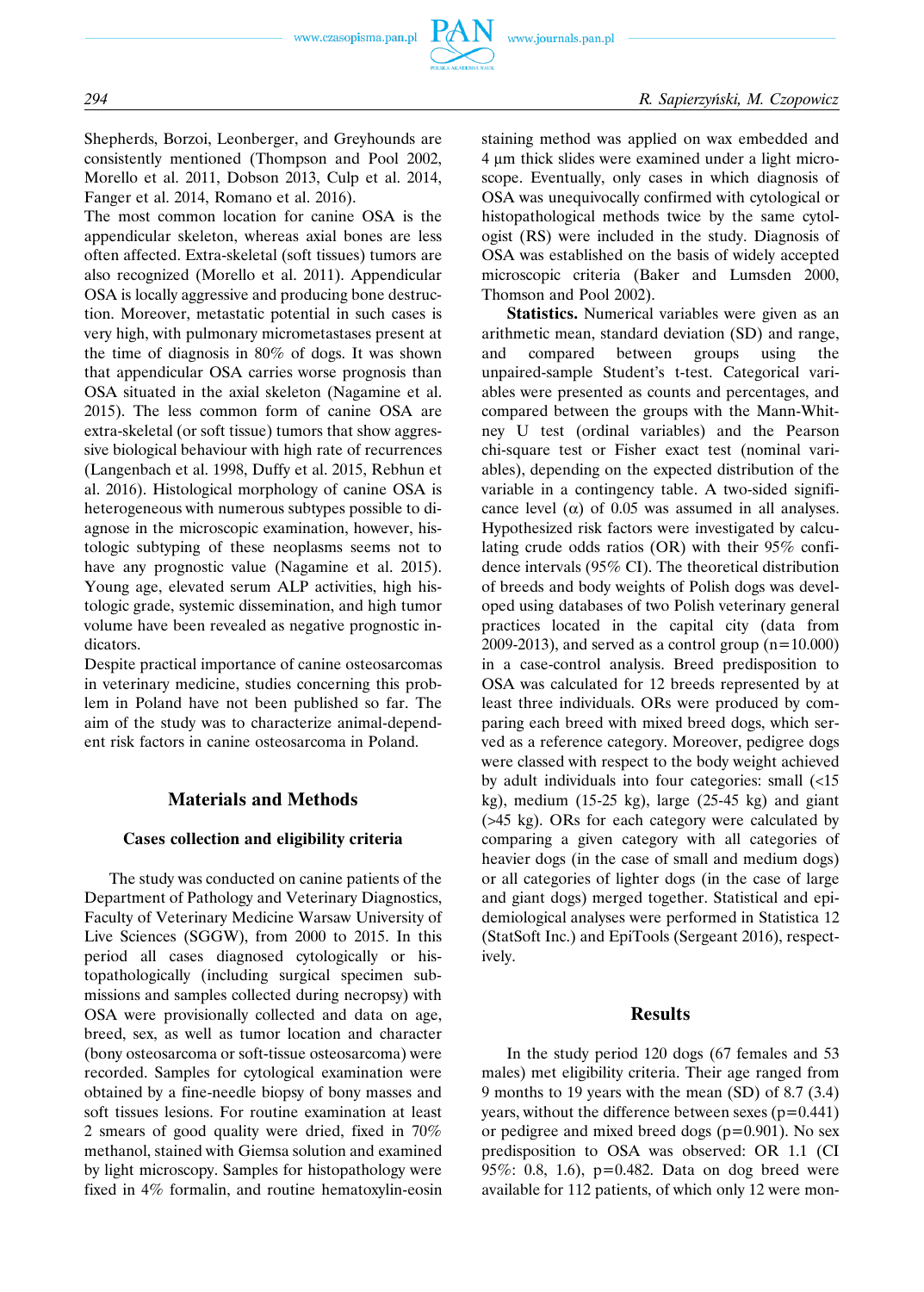#### *The animal-dependent risk factors in canine osteosarcomas 295*

#### Table 1. Breed predisposition to osteosarcoma.

| <b>Breed</b>           | Polish theoretical<br>distribution<br>of 10 000 dogs No.<br>$(\%)$ | Affected with<br>osteosarcoma<br>$(n=112)$<br>No. $(\%)$ | Odds ratio<br>(OR) | 95% confidence<br>interval<br>$(95\% \text{ CI})$ | p-value |
|------------------------|--------------------------------------------------------------------|----------------------------------------------------------|--------------------|---------------------------------------------------|---------|
| Mongrel                | 3096 (31.0)                                                        | 12(10.7)                                                 |                    |                                                   |         |
| Rottweiler*            | 146(1.5)                                                           | 22 (19.6)                                                | 16.5               | 10.1, 27.0                                        | < 0.001 |
| German Sheppard        | 727(7.3)                                                           | 8(7.1)                                                   | 1.0                | 0.5, 2.0                                          | 0.986   |
| American Staffordshire | 270(2.7)                                                           | 5(4.5)                                                   | 1.7                | 0.7, 4.2                                          | 0.234   |
| Golden retriever*      | 152(1.5)                                                           | 5(4.5)                                                   | 3.0                | 1.2, 7.5                                          | 0.030   |
| Pointers*              | 119(1.2)                                                           | 5(4.5)                                                   | 3.9                | 1.5, 9.7                                          | 0.010   |
| Boxer                  | 293(2.9)                                                           | 5(4.5)                                                   | 1.5                | 0.6, 3.8                                          | 0.387   |
| Doberman*              | 106(1.1)                                                           | 4(4.5)                                                   | 3.3                | 1.3, 9.5                                          | 0.030   |
| Giant schnauzer*       | 63(0.6)                                                            | 4(4.5)                                                   | 5.8                | 2.1, 16.3                                         | 0.010   |
| Labrador retriever     | 295(2.9)                                                           | 3(2.7)                                                   | 0.9                | 0.3, 2.9                                          | 0.999   |
| Cane corso*            | 28(0.3)                                                            | 3(2.7)                                                   | 9.8                | 2.9, 32.7                                         | 0.003   |
| Caucasian shepherd*    | 33(0.3)                                                            | 3(2.7)                                                   | 8.3                | 2.5, 27.5                                         | 0.007   |
| Collie*                | 51 $(0.5)$                                                         | 3(2.7)                                                   | 5.4                | 1.7, 17.5                                         | 0.022   |
| Miniature schnauzer    | 248 (2.5)                                                          | 3(2.7)                                                   | 1.1                | 0.3, 3.4                                          | 0.758   |

\* Breeds significantly over-represented among the diseased dogs. Included are only breeds represented by at least three individuals.

Table 2. Odds ratio (OR) for particular groups of pedigree dogs in regard of body mass achieved by adult individuals.

| Body mass of adult individuals         | Polish theoretical<br>distribution of 6904<br>pedigree dogs No.<br>$(\%)$ | Pedigree dogs affected<br>with osteosarcoma<br>$(n=100)$ No.<br>$(\%)$ | OR  | $95\%$ CI | p-value |
|----------------------------------------|---------------------------------------------------------------------------|------------------------------------------------------------------------|-----|-----------|---------|
| Small $(<15 \text{ kg})$ <sup>**</sup> | 3121 (45.2)                                                               | 8(8.0)                                                                 | 0.1 | 0.05, 0.2 | < 0.001 |
| Medium $(15-25 \text{ kg})^{**}$       | 776 (11.2)                                                                | 10(10.0)                                                               | 0.5 | 0.2, 0.9  | 0.023   |
| Large $(25-45 \text{ kg})^*$           | 2398 (34.7)                                                               | 47 (47.0)                                                              | 4.2 | 2.5, 7.3  | < 0.001 |
| Giant $($ >45 kg $)$ <sup>*</sup>      | 609(8.8)                                                                  | 35(35.0)                                                               | 5.6 | 3.7, 8.5  | < 0.001 |

\* Significantly over-represented among the diseased dogs. \*\* Significantly under-represented among the diseased dogs

grels (10.7%), and the remaining 100 were pedigree dogs of 35 breeds. Out of 12 breeds represented by at least three individuals seven proved predisposed to OSA (Table 1). Mongrels were significantly underrepresented compared to pedigree dogs: OR=0.3 (CI 95%: 0.2, 0.5), p<0.001. Large and giant dogs accounted for 47% and 35% of all pedigree dogs, respectively, and both proved predisposed to OSA (Table 2). When merged together and compared to the combined class of small and medium dogs, OR for large and giant pedigree dogs turned out to be 5.9 (CI 95%: 3.5, 9.9), p<0.001. Osteosarcomas affected all parts of the body; the vast majority of OSA developed in the skeleton (79.0%), soft tissues were affected less often (21.0%). Skeletal OSA were more common in the appendicular skeleton (75.5%), while the axial skeleton was affected in 24.5% of cases: cranial bones in 15 cases, scapula – 4 cases, ribs – 2 cases, vertebra and pelvis 1 case each. Appendicular OSA were mostly bony tumors (87.2%). Even though, more than a half of osteosarcomas situated on the head, neck and body were also bony tumors (57.6%). Location (axial vs. appendicular skeleton) and character (skeletal vs. soft tissue) of OSA were not linked to dogs' age  $(p=0.066)$ and p=0.280, respectively), sex (p=0.464 and  $p=0.607$ , respectively), body size  $(p=0.392$  and p=0.356, respectively) or being a pedigree dog  $(p=0.999$  and  $p=0.700$ , respectively).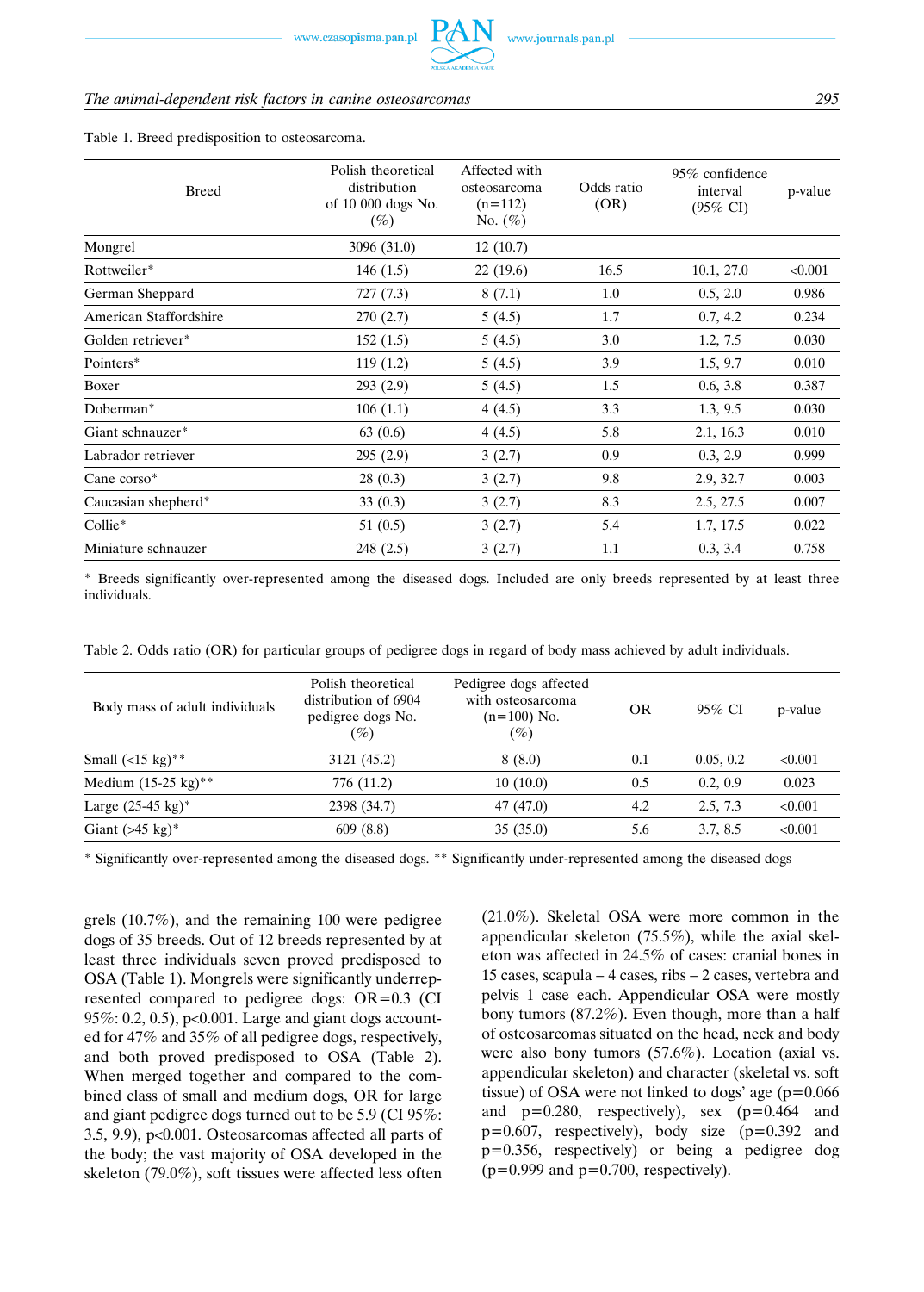

# *296 R. Sapierzyński, M. Czopowicz*

## **Discussion**

Our study presents an extensive epidemiological analysis of animal-dependent risk factors for canine OSA, carried out on a large sample of 120 dogs. The microscopic diagnosis of osteosarcoma can be challenging, especially when a small sample has been sent for the histopathological examination or cytology is the only diagnostic method used (Wehrle-Martinez et al. 2016). Nevertheless, cytology is considered an accurate method of presurgical diagnosis of canine osteosarcoma (Baker and Lumsden 2000). To avoid equivocal or false results we included in this study only these cases in which identification of areas with osteogenic activity of neoplastic cells was possible or cytological microscopic picture was typical for osteosarcoma and OSA was recognized twice by the same cytologist.

In our study pure breed dogs were fourfold more likely to have OSA than mongrels. However, body weight of mongrels was unknown, and lesser body weight rather than other genetic characteristics may have been responsible for this observation. Breeds which proved predisposed to OSA in the present study generally correspond to predilected breeds reported elsewhere (Thompson and Pool 2002, Morello et al. 2011, Kruse et. Al. 2012, Dobson 2013, Culp et al. 2014, Fanger et al. 2014, Romano et al. 2016). An important discrepancy is lack of predilection of German shepherds and Labradors in the present study. It seems that this discrepancy is not a result of low popularity of these breeds, as they account for roughly 7% and 3% of dogs presented to Polish veterinary clinics, respectively. It is probably a result of differences in genetic diversity of dogs in various countries, however the influence of environmental factors and the attitude of the dogs' owners to performing cytological or histopathological tests should also be included. Compared to other studies we enrolled fewer mongrels  $-11\%$  vs. 20-30% (Culp et al. 2014, Nagamine et al. 2015, Romano et al. 2016). Even though, genetic diversity in dogs' population in various geographic regions could play its role, the owners of mongrels might be less committed in diagnostic process and economic aspect might affect the study population.

It has been shown that Rottweilers are predisposed to development of a few types of neoplastic tumors, including histiocytic sarcoma, lymphoma and osteosarcoma (Dobson 2013). Numerical and structural alterations in genome are believed to be strongly involved in tumor etiopathogenesis in this breed. Genetic analysis revealed specific recurrent cytogenetic aberrations in pure-breed dogs, including Rottweilers, such as loss of *WT1, TP53, CDKN2A, PTEN, RB1* (Thomas et al. 2009). The first two abnormalities occurred exclusively or more frequently in Rottweilers than in other breeds, and as many as 48% and 24% of Rottweilers with osteosarcoma had deletion of WT1 gene or TP53 gene, respectively (Dobson 2013, Fenger et al. 2014). Moreover, germline mutation in the receptor tyrosine kinase MET involved in pathogenesis of canine OSA was identified mainly in Rottweilers (Liao et al. 2006). It was shown that besides numerous similarities in tumor biological behavior, parallel genetic features of human and canine osteosarcoma cells also exist (Mueller et al. 2007, Rowell et al. 2011). So, Rottweilers can be an excellent oncologic animal model for researches on human OSA (Fenger et al. 2014, Schiffman and Breen 2015).

It is well known that high body weight of dogs predisposes them to develop appendicular OSA. In our study large and giant pedigree dogs were 6 times more prone to OSA in comparison to medium and small pedigree dogs. However, it has also been postulated that large size of adult animals and tall shoulder height is a more reliable predictive factor for the development of OSA than dog's breed (Rosenberg et al. 2007, Eberle et al. 2010, Kruse et al. 2012, Rehbun et al. 2016). In most studies male dogs are slightly more often affected with OSA than females (Spodnick et al. 1992, Romano et al. 2016), although there are publications which contradict this statement (Eberle et al. 2010, Anfinsen et al. 2011, Coyle et al. 2013, Fenger et al. 2014, Nagamine et al. 2015, Rebhun et al. 2016). It was also suggested that in Rottweilers, Saint Bernards and Great Danes females suffer more commonly than males (Morello et al. 2011). However, we did not find sex predisposition to OSA. Moreover, we were unable to disclose any differences in sex predisposition in pedigree vs. mongrel dogs and between dogs with appendicular tumors, soft tissue tumors and axial skeleton tumors, as well as in 22 Rottweilers with OSA regardless of tumor location.

The mean age of dogs with OSA has been shown to range from 6 to 9 years (Anfinsen et al. 2011, Romano et al. 2016, Rebhun et al. 2016). Some studies have also implied that the age distribution of dogs with OSA has two peaks: the first between 18-24 months, and the second between 7-10 years, however, the majority of skeletal OSAs in dogs occur in the latter period (Dernall et al. 2007, Culp et al. 2014, Fanger et al. 2014, Nagamine et al. 2015). The mean age was similar in our study, however, we did not observe bimodal distribution of the disease. Some studies have suggested that dogs with appendicular OSA are younger than animals with non-appendicular tumors, whereas other have not (Eberle et al. 2010, Coyle et al. 2013, Culp et al. 2014, Rebhun et al. 2016). Analogically to the results of the study conducted on the population of large breed dogs with primary bone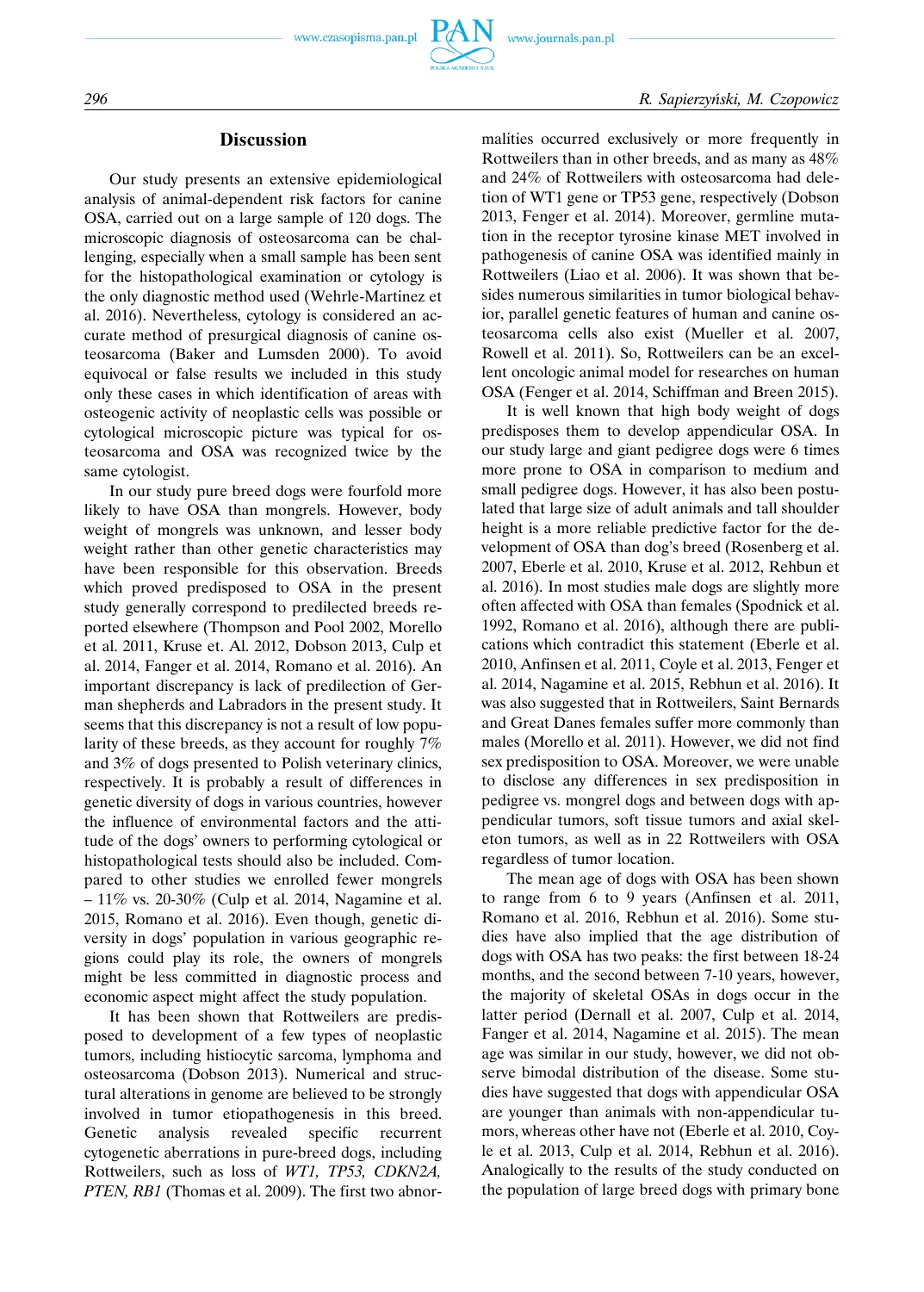www.czasopisma.pan.pl

#### *The animal-dependent risk factors in canine osteosarcomas 297*

tumors (Anfinsen et al. 2011), we did not find differences in mean age between any subclasses of dogs enrolled in our study population.

Our results regarding location of OSA are consistent with so far conducted studies, with OSA most commonly arising from the appendicular skeleton, in particular, of forelimbs. Appendicular form of the disease accounts for roughly three fourths of all cases of OSA, affecting mainly the metaphyses of long bones (Anfinsen et al. 2011, Morello et al. 2011, Szigetvari et al. 2013, Rebhun et al. 2016). Forelimbs seem to be affected more often than hind limbs, and the distal radius and proximal humerus appear to be the most common locations of canine OSA (Eberle et al. 2010, Morello et al. 2011, Nagamine et al. 2015, Szigetvari et al. 2013, Rebhun et al. 2016). A non-appendicular canine OSA tends to be recognized much less often (Anfinsen et al. 2011, Rebhun et al. 2016). Among dogs with osteosarcomas affecting the axial skeleton, the cranial, especially the mandibular bone are most common, accounting for 7% to 15% of cases (Kruze et al. 2012, Coyle et al. 2013). Except for the scull bones the most common axial locations are ribs, scapula, and pelvis, whereas vertebrae and sternum are rarely involved (Kruse et al. 2012, Szigetvari et al. 2013).

The epidemiological data on canine osteosarcoma in Poland are generally similar to those published by other authors, however, they contradict the existence of sex predisposition. Rottweiler dogs are strongly predisposed to OSA, suggesting that the genetic background is involved in the tumor development, and indicates that dogs of this breed are a promising object for further studies on OSA pathogenesis.

#### **References**

- Anfisen KP, Grotmol T, Bruland OS, Jonasdottir TJ (**2011**) Breed-specific incidence rates of canine primary bone tumors – a population based survey of dogs in Norway. Can J Vet Res 75: 209-215.
- Baker R, Lumsden JH (**2000**) The musculoskeletal system. In: Baker R, Lumsden JH (ed) Color Atlas of Cytology of the Dog and Cat. Mosby, St. Louis, pp 199-207.
- Burton AG, Johnson EG, Vernau W, Murphy BG (**2015**) Implant-associated neoplasia in dogs: 16 cases (1983-2013). J Am Vet Med Assoc 247: 778-785
- Coyle VJ, Rassnick KM, Borst LB, Rodriguez CO Jr, Northrup NC, Fan TM, Garrett LD (**2013**) Biological behaviour of canine mandibular osteosarcoma. A retrospective study of 50 cases (1999-2007). Vet Comp Oncol 13: 89-97.
- Culp WT, Olea-Popelka F, Sefton J, Aldridge CF, Withrow SJ, Lafferty MH, Rebhun RB, Kent MS, Ehrhart N (**2014**) Evaluation of outcome and prognostic factors for dogs living greater than one year after diagnosis of osteosarcoma: 90 cases (1997-2008). J Am Vet Med Assoc 245: 1141-1146.
- Dobson JM (**2013**) Breed-predisposition to cancer in pedigree dogs. ISNR Vet Sci, 2013: 941275.
- Duffy D, Selmic LE, Kendall AR, Powers BE (**2015**) Outcome following treatment of soft tissue and visceral extraskeletal osteosarcoma in 33 dogs. 2008-2013. Vet Comp Oncol 15: 46-54
- Eberle N, Fork M, von Babo V, Nolte I, Simon D (**2010**) Comparison of examination of thoracic radiographs and thoracic computed tomography in dogs with appendicular osteosarcoma. Vet Comp Oncol 9: 131-140.
- Fenger JM, London CA, Kisseberth WC (**2014**) Canine osteosarcoma: a naturally occurring disease to inform pediatric oncology. ILAR J 55: 69-85
- Khanna C (**2016**) The current state and perspective towards the future of osteosarcoma in dogs. Vet Comp Oncol 14: e1-3.
- Kruse MA, Holmes ES, Balko JA, Fernandez S, Brown DC, Goldschmidt MH (**2012**) Evaluation of clinical and histopathologic prognostic factors for survival in canine osteosarcoma of the extracranial flat and irregular bones. Vet Pathol 50: 704-708.
- Kuntz CA, Dernell WS, Powers BE, Withrow S (**1998**) Extraskeletal osteosarcomas in dogs: 14 cases. J Am Anim Hosp Assoc 34: 26-30.
- Langenbach A, Anderson MA, Dambach DM, Sorenmo KU, Shofer FD (**1998**) Extraskeletal osteosarcomas in dogs: a retrospective study of 169 cases (1986-1996). J Am Anim Hosp Assoc 34: 113-120.
- Liao AT, McMahon M, London CA (**2006**) Identification of a novel germline MET mutation in dogs. Anim Genet 37: 248-252.
- Mueller F, Huchs B, Kaser-Hotz B (**2007**) Comparative biology of human and canine osteosarcoma. Anticancer Res 27: 155-164.
- Nagamine E, Hirayama K, Matsuda K, Okamoto M, Ohmachi T, Kadosawa T, Taniyama H (**2015**) Diversity of histologic patterns and expression of cytoskeletal proteins in canine skeletal osteosarcoma. Vet Pathol 52: 977-984.
- Rebhun RB, Kass PH, Kent MS, Watson KD, Withers SS, Culp WT, King AM (**2016**) Evaluation of optimal water fluoridation on the incidence and skeletal distribution of naturally arising osteosarcoma in pet dogs. Vet Comp Oncol 14 doi: 10.1111/vco. 12188.
- Romano FR, Heinze CR, Barber LG, Mason JB, Freeman LM (**2016**) Association between body condition score and cancer prognosis in dogs with lymphoma and osteosarcoma. J Vet Intern Med 30: 1179-1186.
- Rosenberger JA, Pablo NV, Crawford PC (**2007**) Prevalence of and intrinsic risk factors for appendicular osteosarcoma in dogs: 179 cases (1996-2005). J Am Vet Med Assoc 231: 1076-1080.
- Rowell JL, McCarthy DO, Alvarez CE (**2011**) Dog models of naturally occurring cancer. Trends Mol Med 17: 380-388.
- Schiffman JD, Breen M (**2015**) Comparative oncology: what dogs and other species can teach us about humans with cancer. Philos Trans R Soc Lond B Biol Sci 19: 370(1673).
- Schmidt AF, Nielen M, Klungel OH, Hoes AW, de Boer A, Groenwold RH, Kirpensteijn J, Investigators VSSO (**2013**) Prognostic factors of early metastasis and mortality in dogs with appendicular osteosarcoma after receiving surgery: an individual patient data meta-analysis. Prev Vet Med 112: 414-422.